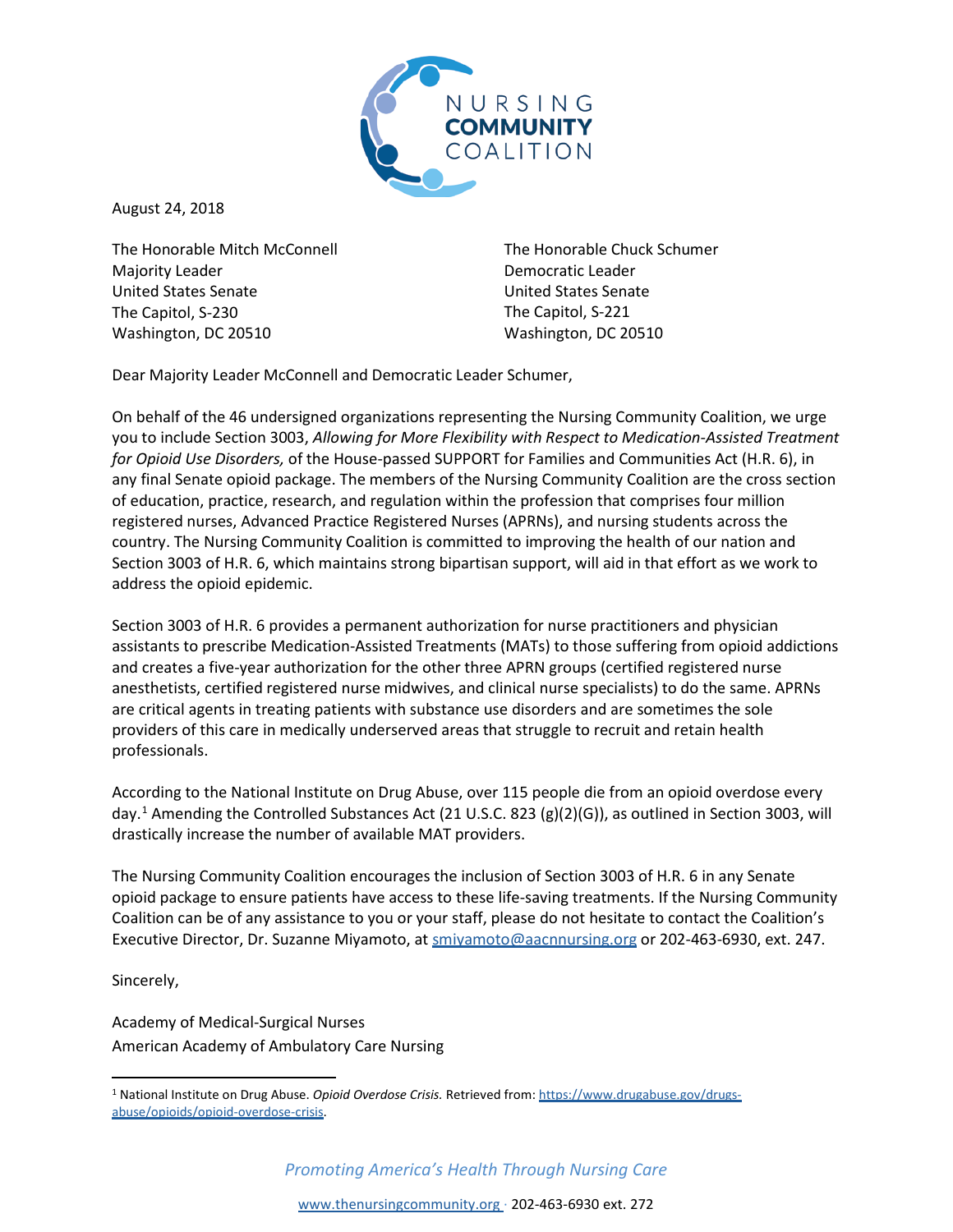American Academy of Nursing American Association of Colleges of Nursing American Association of Critical-Care Nurses American Association of Heart Failure Nurses American Association of Neuroscience Nurses American Association of Nurse Anesthetists American Association of Nurse Practitioners American College of Nurse-Midwives American Nephrology Nurses Association American Nurses Association American Nursing Informatics Association American Organization of Nurse Executives American Pediatric Surgical Nurses Association American Psychiatric Nurses Association American Society for Pain Management Nursing American Society of PeriAnesthesia Nurses Association for Radiologic and Imaging Nursing Association of Community Health Nursing Educators Association of Nurses in AIDS Care Association of periOperative Registered Nurses Association of Public Health Nurses Association of Veterans Affairs Nurse Anesthetists Association of Women's Health, Obstetric and Neonatal Nurses Commissioned Officers Association of the U.S. Public Health Service Gerontological Advanced Practice Nurses Association Hospice and Palliative Nurses Association Infusion Nurses Society International Association of Forensic Nurses International Society of Psychiatric-Mental Health Nurses National Association of Clinical Nurse Specialists National Association of Hispanic Nurses National Association of Neonatal Nurse Practitioners National Association of Neonatal Nurses National Association of Pediatric Nurse Practitioners National Black Nurses Association National Council of State Boards of Nursing National League for Nursing National Nurse-Led Care Consortium National Organization of Nurse Practitioner Faculties Nurses Organization of Veterans Affairs Oncology Nursing Society Organization for Associate Degree Nursing Society of Pediatric Nurses Wound, Ostomy and Continence Nurses Society